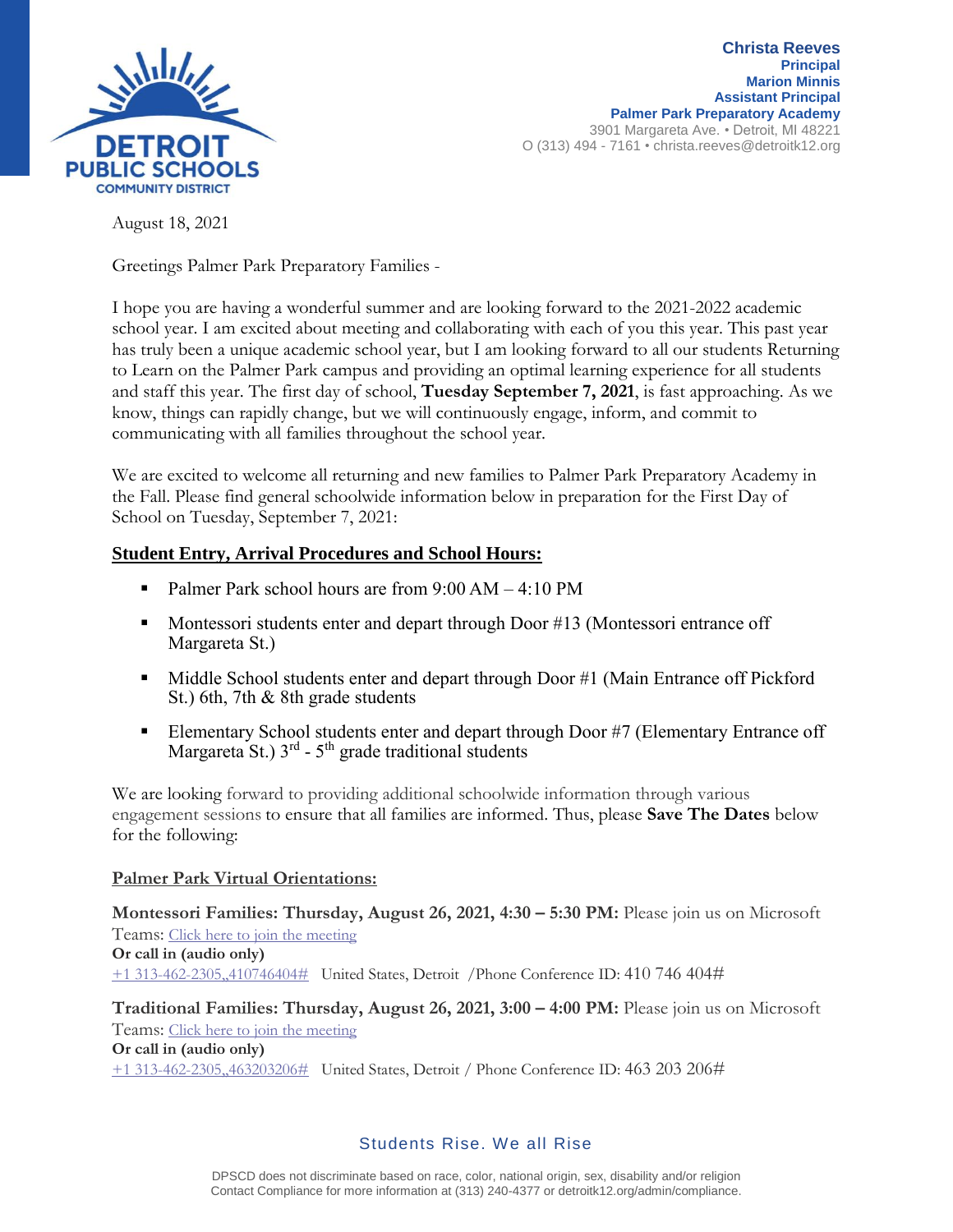

#### **DPSCD Back to School Expo:**

Saturday, August 28, 2021, 10:00 AM – 3:00 PM at Randolph Career and Technical Center – 17101 Hubbell Avenue, Detroit, MI 48235

## **Social Media P3A Platforms for Up-to-Date Information:**

School Website: www.Detroitk12.org/PalmerPark Twitter: @AcademyPalmer Facebook: Parents of Palmer Park Prep

## **Uniform Policy - Palmer Park Preparatory Academy**

#### **Pre-K through 8th grade uniforms:**

## **Tops**

4 th grade: Yellow Shirts (Montessori All Grades and Traditional Elementary)

5<sup>th</sup> grade" Hunter Green Shirts

6 th grade: Navy Blue Shirts

7<sup>th</sup> grade: Maroon Shirts

8 th grade: Black Shirts

#### **Bottoms**

- o Khaki
- o Brown
- o Black

The **only** jackets/sweaters allowed in school must be **brown** or **black**. Hoodies will not be accepted.

Again, I would like to welcome you to the 2021-2022 school year at Palmer Park. We are looking forward to an amazing year, and becoming a competitive, high performing school in the **Detroit**  Public Schools Community District. #WeAreInThisTogether as #P3APremiers!

Educationally,

# *Christa Reeves, Principal*

#### Students Rise. We all Rise